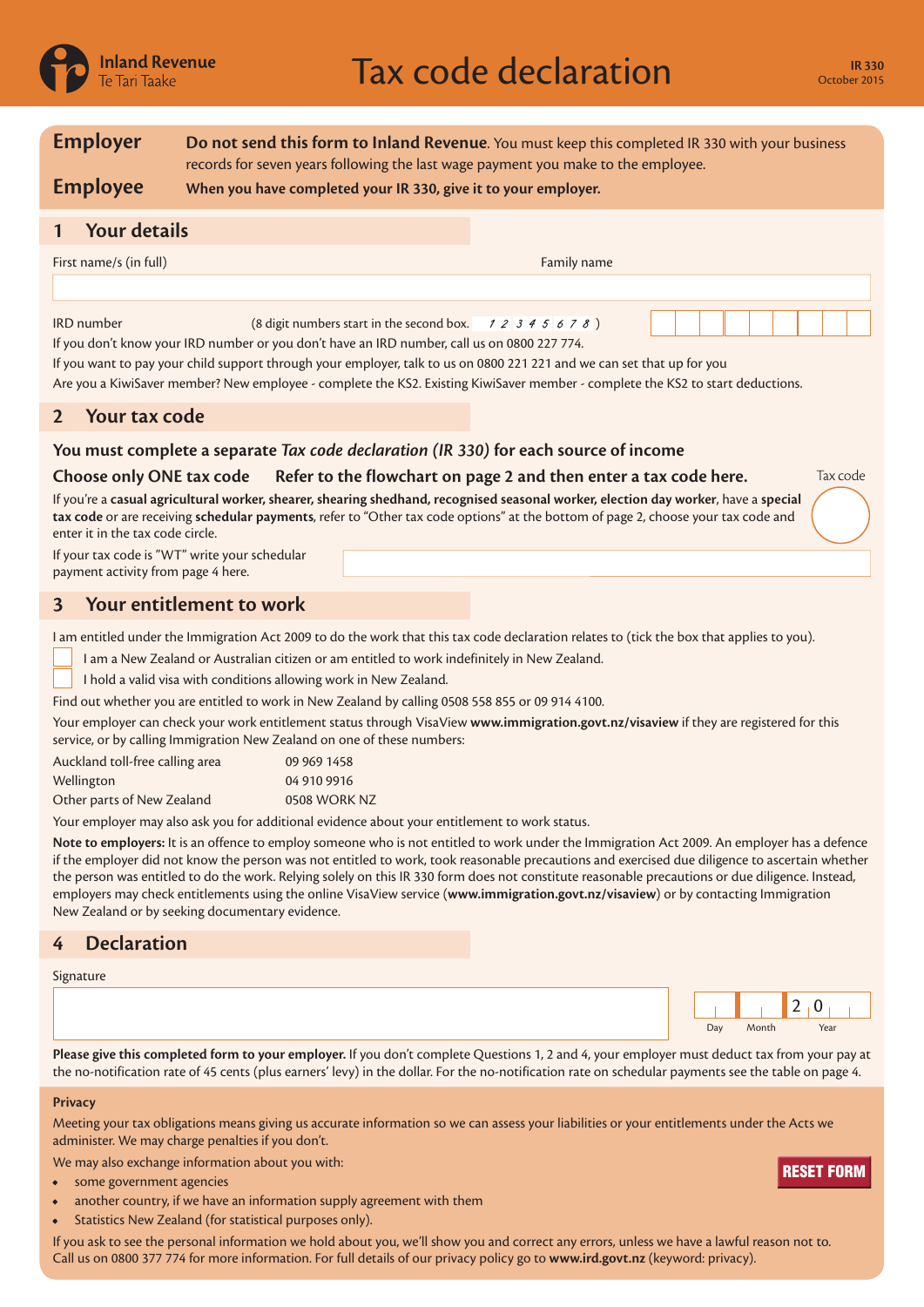## **Salary and wages – main or highest source of income**

Choose your tax code here if you receive salary or wages. See secondary income and other tax code options below for secondary jobs or income from other sources

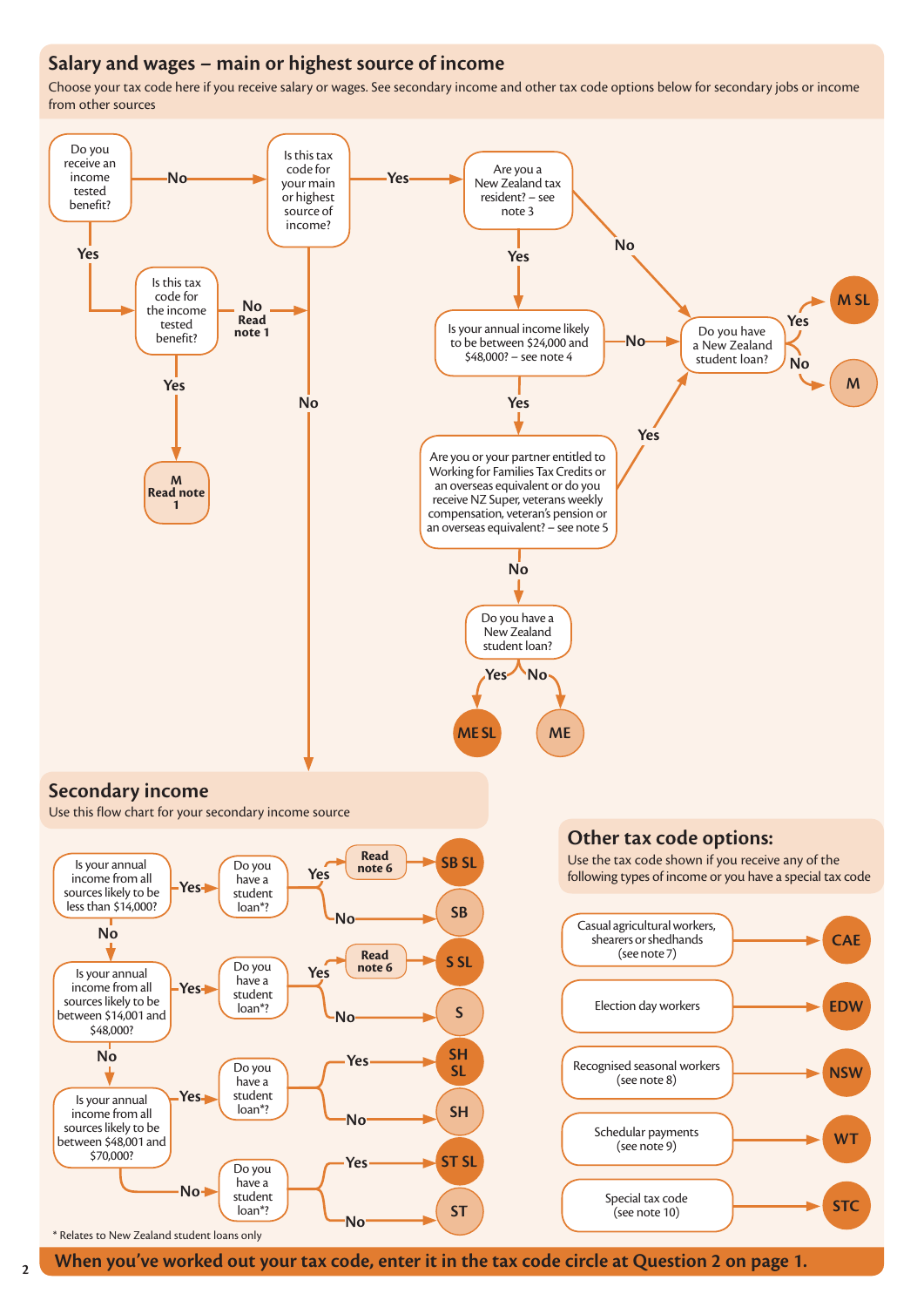## **Important: You may need to change your tax code if your circumstances change during the year. For example:**

- **– you take out a student loan or pay it off**
- **– start or stop being eligible to use ME or ME SL (see note 5 below)**
- **– you have a second job and your income decreases or increases, changing the code you should be using.**

## **Notes to help you complete this form**

1. If you receive a **benefit from Work and Income** (other than a student allowance, NZ super or veteran's pension) it is treated as your highest source of income and you must use the **"M"** tax code for this income. **You must use the secondary income section on page 2 to work out your tax code for any other taxable income.**

If you choose a secondary tax code of **"S"** or **"S SL"** and you'll earn more from your secondary job than your benefit, you may pay more tax than you're required to for that job. You can apply for a **special tax code** so that the right amount of tax is deducted – read note 10 for more information about special tax codes.

- 2. **Source of income** means income such as salary, wages, weekly accident compensation payments, NZ Super, veteran's weekly compensation, veteran's pension or student allowance.
- 3. You are a New Zealand tax resident in any of these situations:
	- **•** You are in New Zealand for more than 183 days in any twelve-month period.
	- **•** You have an enduring relationship with New Zealand.
	- **•** You are away from New Zealand in the service of the New Zealand Government.
- 4. Your **annual income** is your total income (before tax is deducted) from all sources, from 1 April to 31 March, excluding losses carried forward from a previous year.
- 5. If you or your partner are entitled to receive WfFTC or an overseas equivalent, or if you receive NZ Super, veteran's weekly compensation, veteran's pension or an overseas equivalent of any of these, your tax code is **"M"** (or **"M SL"** if you have a student loan). You're not eligible to use **"ME"** or **"ME SL"**.

For more information about WfFTC go to **www.ird.govt.nz**

- 6. You may be eligible for a repayment deduction exemption on your salary and wage income if you:
	- **•** have a student loan
	- **•** are studying full-time in New Zealand
	- **•** expect to earn below the annual repayment threshold from all sources
	- **•** earn above the pay-period repayment threshold.

If you have a student loan and you choose **"SB SL"** or **"S SL"** for your tax code, you may pay more towards your student loan than you need to. If you earn under the pay period repayment threshold, eg, \$367 a week from your main job, you can apply for a special deduction rate to reduce your student loan repayment deductions on your secondary earnings.

For more information about repayment deduction exceptions and special deduction rates go to **www.ird.govt.nz/studentloans**

If you already have a repayment deduction exception or special deduction rate for your student loan but your circumstances have changed, you'll need to update your details so we can check you're still eligible. You can do this at **www.ird.govt.nz** or by calling 0800 227 774.

- 7. **Casual agricultural workers** are people engaged in casual seasonal work on a day-to-day basis, for up to three months. This includes shearers and shearing shedhands.
- 8. If you are a recognised seasonal worker or hold a work visa as foreign crew of a vessel fishing New Zealand waters, you will use the "NSW" code. **Recognised seasonal workers** must be employed by a registered employer under the Recognised Seasonal Employers' Scheme and are employed in the horticulture or viticulture industries. You must have a visa and/or a permit issued under the Recognised Employer Work Policy. See **www.dol.govt.nz** (search keyword: NSW).
- 9. **Schedular payments** are for contract work, not salary or wages. ACC personal service rehabilitation payments paid by ACC or an accredited employer are schedular payments. You'll need to find your schedular payment activity on page 4 and write this in the space provided in Question 2 on page 1.

ACC personal service rehabilitation payments include attendant care, home help, childcare, attendant care services related to training for independence, attendant care services related to transport for independence, paid under the Injury Prevention and Rehabilitation Compensation Act 2001.

10. If you have a current **special tax code** certificate, show **"STC"** as your tax code on page 1 and attach a copy of your special tax code certificate to this declaration form.

A special tax code is a tax deduction rate worked out to suit your individual circumstances. You may want one if the regular tax codes will result in you not paying enough tax or paying too much. For example if you have a rental property, business losses, income that doesn't have tax deducted before you receive it, you receive payments from either ACC or an ACC client for providing ACC personal service rehabilitation care and you expect to earn over \$14,000 from all sources, or if you're on a benefit and working. Go to **www.ird.govt.nz** or call us on 0800 227 774 for more information. You can get a *Special tax code application (IR 23BS)* from our website or by calling 0800 257 773. Please have your IRD number handy.